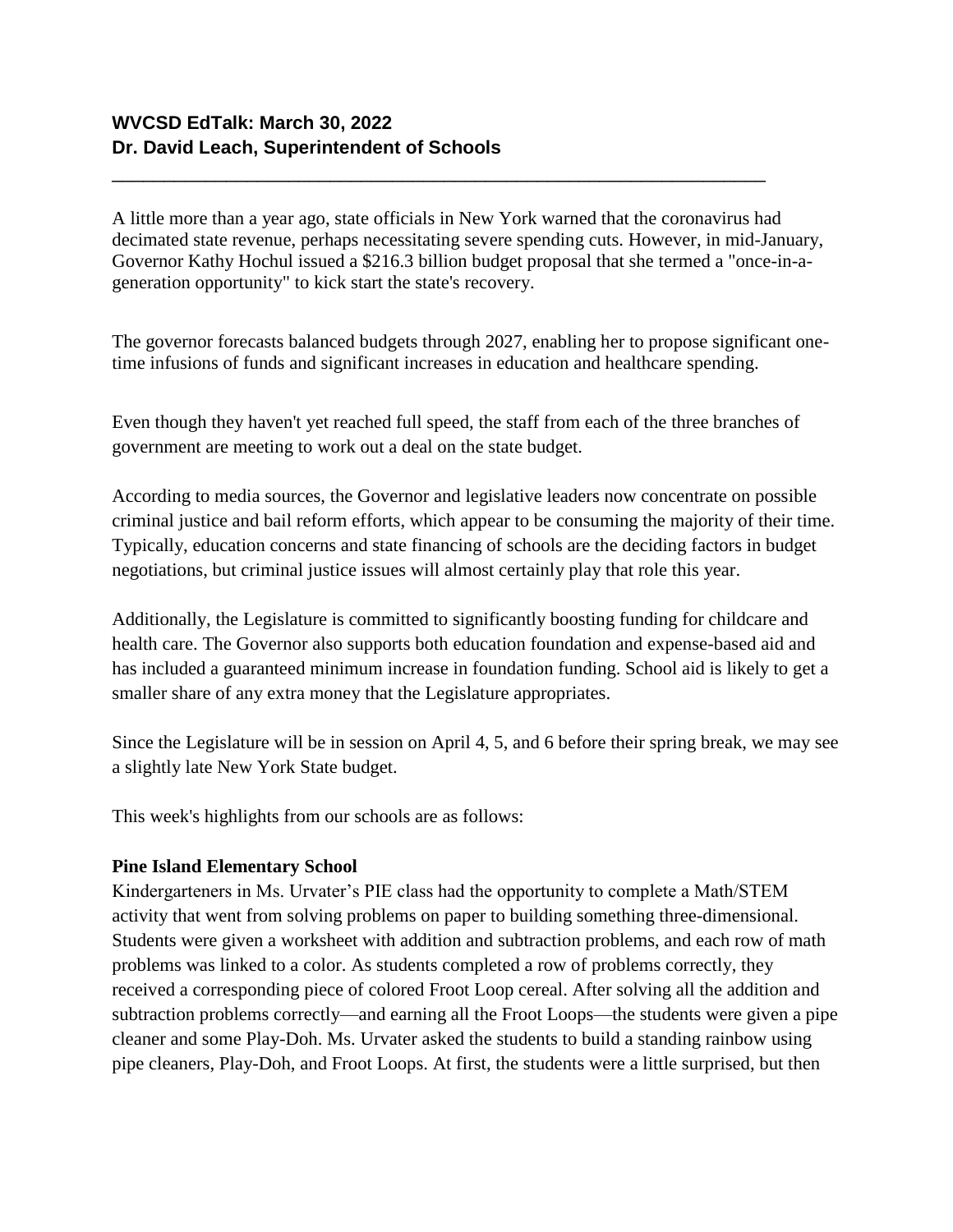they got to work, and soon there were standing rainbows in all sizes—short, tall, wide, narrow. The students were very proud of their hard work.

## **Park Avenue Elementary School**

Students in the Green Cub Club are preparing for a visit from the local nonprofit organization, Wickham Works. Students are learning about how plastic gathers in the ocean, and how it breaks down into microscopic particles and travels around the world on various ocean currents. Students are collecting discarded plastic items they will use to create an environmentally friendly art project, which will be a part of a presentation at Wickham Works' annual Earth Fest, held in Stanley Deming Park on April 30. The Green Cubs are very excited to see their work presented at the festival.

## **Sanfordville Elementary School**

In Writer's Workshop, second grade students worked on finishing informational writing pieces on animals that they chose to research and write about. The students enjoyed collaborating with group members to learn about their animals. They took notes using PebbleGo and World Book to find important facts, created a group chart of important information, and wrote individual writing pieces based on what they learned. The students especially enjoyed sharing their findings with their classmates.

Third grade students in the Green Club worked with Ms. Beth Debbout Laule and Ms. Melissa Shaw-Smith of local artisans' group Wickham Works to help sew and weave recyclable plastic items onto various tarps. These tarps will be worn as capes in a puppet show presented by Modern Times Theater and other local artists during Wickham Work's Earth Fest celebration in Stanley Deming Park on April 30. Like at Park Ave School, the students learned about how harmful plastic waste ends up in our oceans and what they can do to help.

# **Warwick Valley Middle School**

The PTA sponsored the annual Scholastic Book Fair at the middle school, which allowed students to browse a selection of novels, graphic novels, posters, and novelty items throughout the week. Each year, students anticipate this event and enjoy the anticipation and pleasure that accompany the purchase of a new book. By providing pupils with a variety of books to read, they are more likely to take one up and develop an interest in reading. When students bring a new book home, they are adding to their own libraries and discussing their reasoning for selecting a particular book to read. During the week we learned about new books and found out what our students like to read.

# **Warwick Valley High School**

Criminal Justice students were busy providing security and assistance to visitors that came to the school for the spring musical and parent-teacher conferences. Criminal Justice students must